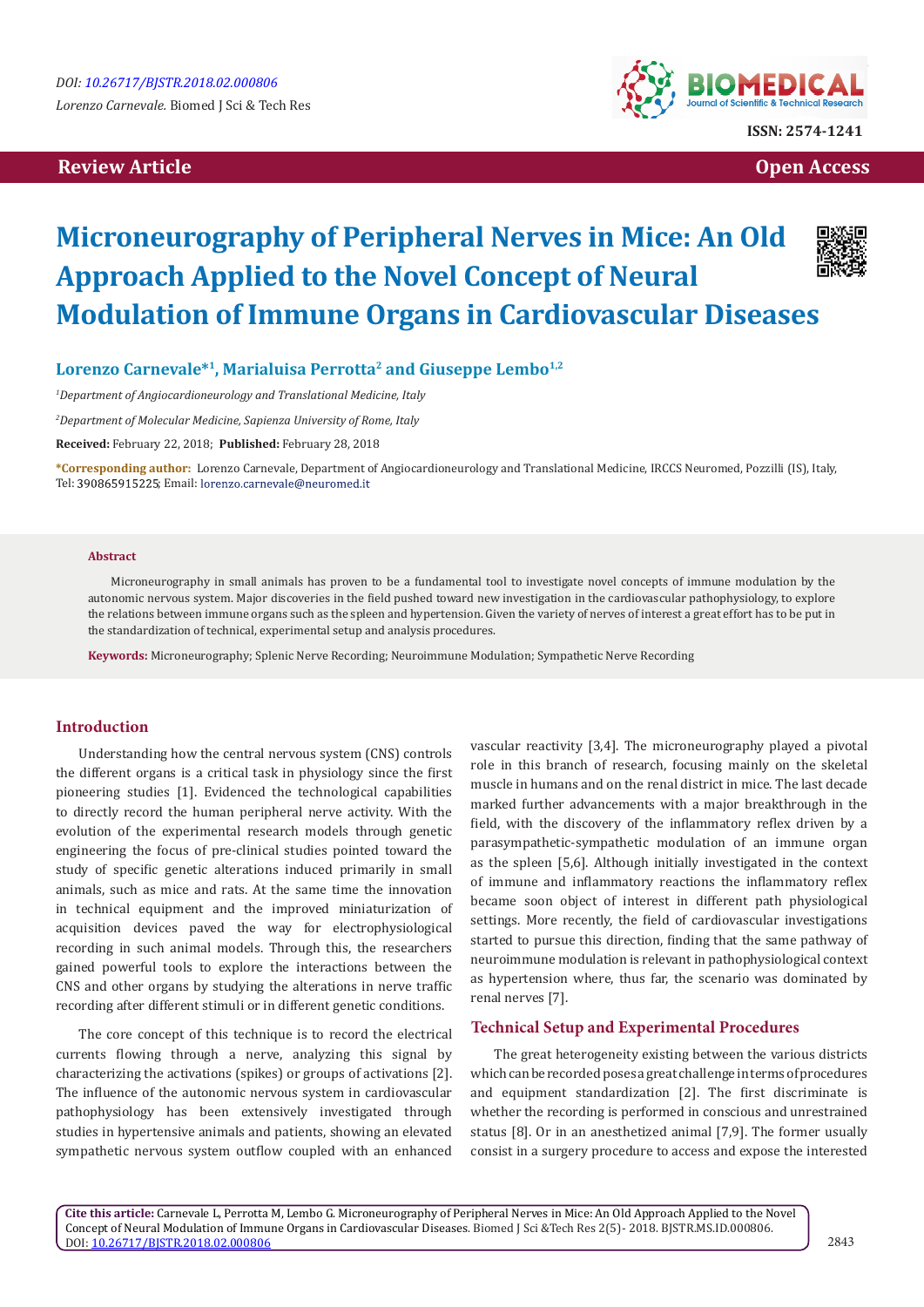nerve district, and then the electrodes are placed in contact with the nerve and isolated from surrounding tissue, while a telemetry device is implanted to monitor blood pressure. The latter procedure is adopted when the nerve bundle to be recorded is too frail to be monitored continuously with conscious animal or when the surgical access to the nerve is too challenging (Figure 1A). In case of conscious animal, it is possible to achieve long periods of SNA recordings, with the necessary attention in controlling whether the signal quality remains preserved during the whole experiment [10]. Concerning the experimental technical setup, a general consensus is evidenced through the literature, even though no "gold standard"

is established. The terminal part of the recording apparatus, the electrodes, is usually a pair of platinum-iridium [9]. Or stainlesssteel leads, with a third lead for the ground wire. The electrodes are connected to a pre-amplifier to set a high gain to the signal and then to a differential amplifier. The resulting signal is then acquired and sampled through software for digital filtering and further analyses. A core issue of this step is to ensure that the sampling frequency is sufficiently high to respect the Nyquist principle (to sample at least with double the frequency respect to the maximum frequency of the signal you want to analyze) to observe a clean signal without aliasing (Figure 1B).



around the peripheral nerve in target organs as kidneys, spleen and skeletal muscle. B) Box scheme of electronics technical setup. C) Detection and analysis of nervous signal by the selection of spikes and the integrated signal.

These techniques have been extensively used in experimental hypertension studies, focusing mainly on renal nerves [8]. The results showed a promising translational potential for treatment of hypertensive patients by denervation or neural modulation, even though the results obtained in clinical trials have showed no definitive result yet. To further explore the relationship between CNS and cardiovascular diseases, our group focused on a less explored district, with the aim of studying how the neural modulation of the immune system, conveyed on the spleen, is able to modulate hypertensive responses. Thus we established a procedure to access the splenic nerve in mice and record its neural activity during the exposure of the animal to hypertensive challenges, as Angiotensin II (AngII) or salt-sensitive stimuli (DOCA-salt) [7]. Once the setup procedures are completed, the recording can be carried on. To have a consistent evaluation of the nerve activity the first target is to achieve a stable baseline recording of both nerve activity and pressure parameters.

Then the system can be used to monitor acute or chronic responses. In the first case, after obtaining the baseline signal, it is possible to monitor acute responses to vasoactive stimuli can be applied, like bolus injection of sodium nitroprusside / phenylephrine to challenge the sympathetic nerve activity [8]. Motor or nasopharyngeal stimuli [11]. In the case that one is instead interested in the modulation of nerve activity upon chronic in vivo stimuli, like AngII, mice are exposed to the substance for a time

window of interest and then the recording procedure is performed and nerve activity is evaluated and compared to a control group of mice, exposed to the vehicle alone. In either case, after the desired time of recording, a good practice is to obtain noise estimation by recording the nerve without activity, inducing a ganglionic blockade (i.e. hexametonium injection) or recording a post mortem track activity [7]. Completed all the recording procedures, it is possible to proceed with further analysis, to quantify the signal activity and evaluate the difference in baseline or stimuli response.

### **Analysis**

The different characteristics of the recorded signals call for the implementation of various analysis methods and techniques. First of all, it is very common to analyze not only the raw signal, but also the integrated signal. To do this, usually a time-decay integral window is used, transforming bursts of the raw signal into single peaks on the integrated signal [12]. Once both signals are obtained, the first step is to obtain a reference noise level by quantifying the noise integral level or the raw signal noise threshold value. After this step is completed the different signals can be evaluated by alteration of the activity respect to the baseline recording, in case of stimuli response, or in absolute quantification of nerve activity in case of baseline group comparison between different chronic treatments or genetic alterations (Figure 1C). The analysis of stimuli response is usually expressed in relative